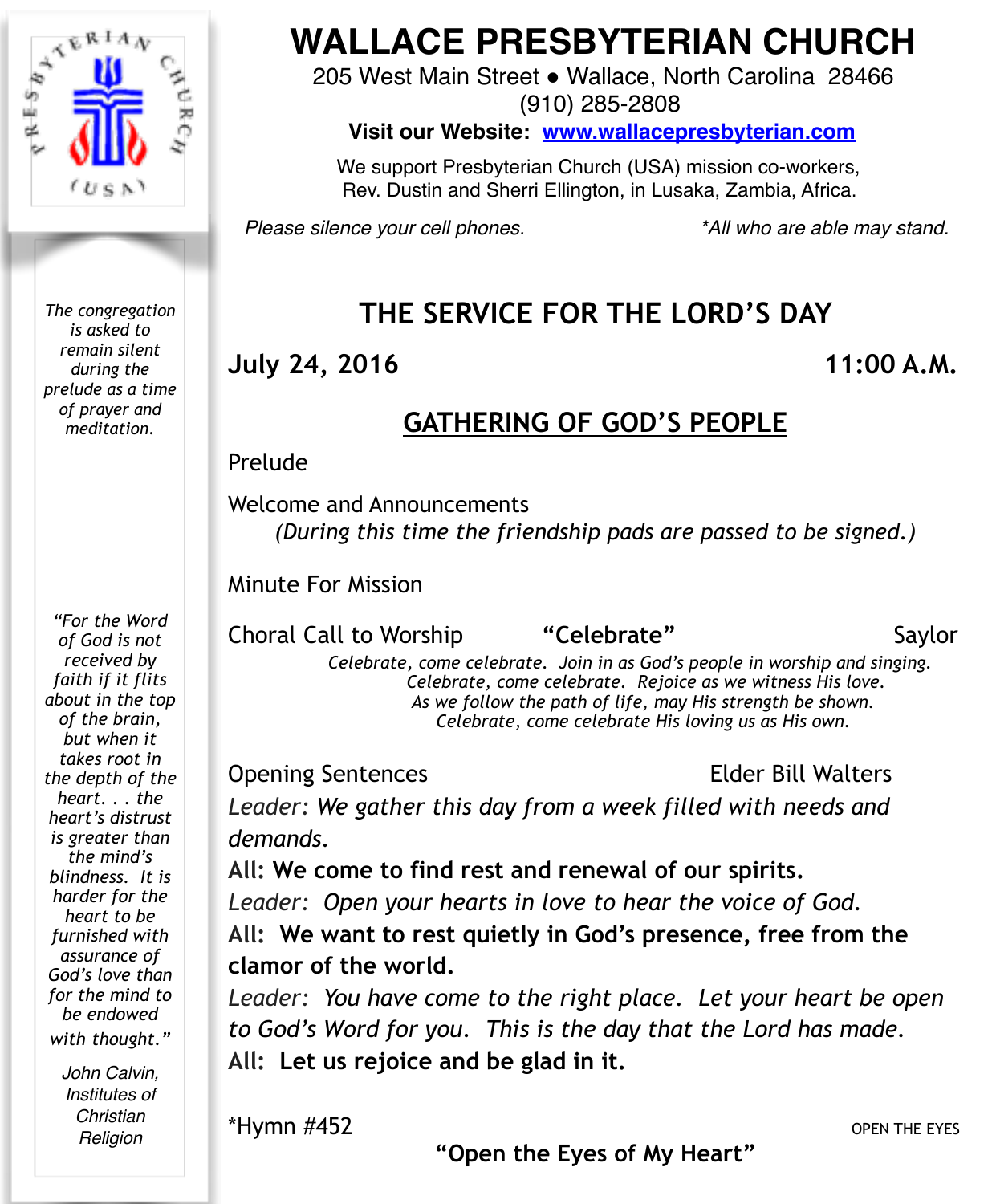*Today's Prayer of Confession is taken from "Worship Connection" at Ministry Matters, an online worship planning resource.* 

\*Unison Prayer of Confession

 *Lord, we schedule our lives down to the very second. We crowd in as much activity as we can and then wonder why we are so stressed out and tired. We are afraid to miss out on anything. When it comes time to be with others we spend our time worrying about details rather than longing for the visit. Forgive us when we get so caught up in the details and miss the opportunity to sit at your feet, learning, listening, growing in our faith. Help us to place ourselves in your care. Slow us down, just a bit, so that we can see the wonders you have placed before us and truly enjoy and share the blessings you have given to us. We ask this in Jesus' name…* 

(A time for silent confession)

\*Responsive Assurance of Pardon *Leader: Here is the good news: Christ came searching for us, calling us by name, leading us into God's kingdom.*  **All: In Christ, we become new people: broken, we are made whole; lost, we are found; forsaken, we are restored to new life; sinners, we are forgiven. Thanks be to God!** 

\*Gloria Patri Hymn #581 *Glory Be to the Father*

## **PROCLAIMING GOD'S WORD**

Children's Sermon

Special Music Chris Tomlin, 2006 Zachary Casteen, tenor

#### **"Amazing Grace"** (My Chains Are Gone)

*Amazing grace, how sweet the sound that saved a wretch like me. I once was lost but now I'm found, was blind but now I see. 'Twas grace that taught my heart to fear, and grace my fears relieved. How precious did that grace appear the hour I first believed. My chains are gone, I've been set free. My God, my Savior has ransomed me; And like a flood His mercy reigns, unending love, amazing grace. The Lord has promised good to me; His Word my hope secures. He will my shield and portion be as long as life endures. The earth shall soon dissolve like snow, the sun forbear to shine; but God, who called me here below, will be forever mine. You are forever mine.*

*So Jesus asked the twelve, "Do you also wish to go away?" Simon Peter answered him, "Lord, to whom can we go? You have the words of eternal life. We have come to believe and know that you are the Holy One of God."* 

*John 6:68-69*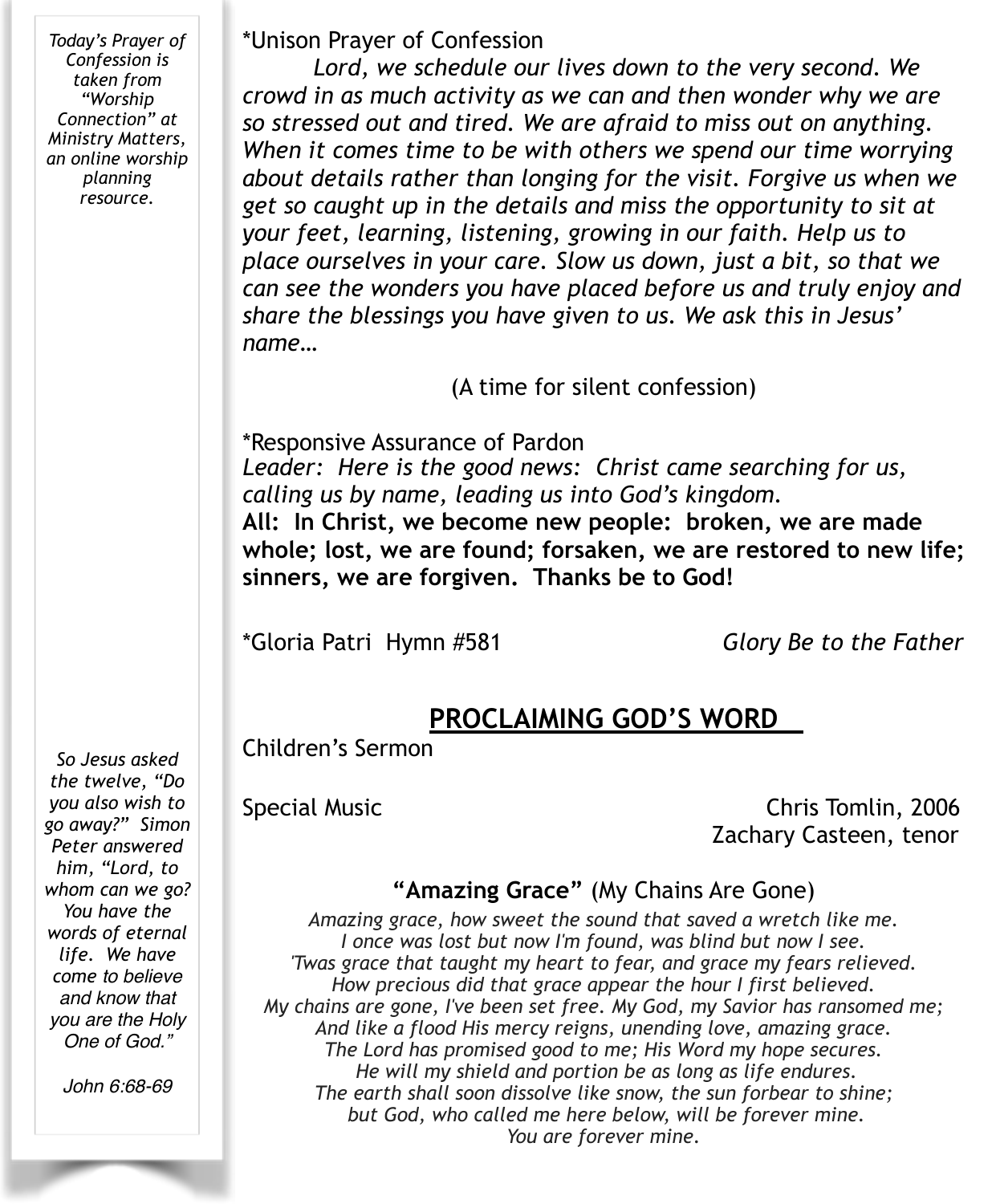Sung Prayer for Illumination "Hymn #458 THY WORD  **"Thy Word Is a Lamp unto My Feet"** 

*"All scripture is inspired by God and is useful for correction, and for training in righteousness, so that everyone who belongs to proficient for know that I am exalted among the nations, I am exalted in the*  Old Testament Lesson: Elder Bill Walters  *Psalm 119:33-40, 97-105* +Pages 494, 495 \*Hymn #450 **"Be Thou My Vision"** SLANE Gospel Lesson *Luke 10:38-42* +Page 845 Sermon *On The Road with Jesus* Dr. Philip K. Gladden **"At the Home of Martha and Mary"**  A Time for Reflection Pastoral Prayer with The Lord's Prayer **GIVING THANKS TO GOD** Presentation of Tithes and Offerings **Offertory** \*Doxology and Prayer of Dedication *Praise God from whom all blessings flow; Praise Him all creatures here below; Praise Him above ye heavenly host; Praise Father, Son, and Holy Ghost. Amen.* \*The Affirmation of Faith The Apostles' Creed I believe in God the Father Almighty, Maker of heaven and earth,

And in Jesus Christ his only Son our Lord; who was conceived by the Holy Ghost, born of the Virgin Mary, suffered under Pontius Pilate, was crucified, dead, and buried; he descended into hell; the third day he rose again from the dead; he ascended into heaven, and sitteth on the right hand of God the Father Almighty; from thence he shall come to judge the quick and the dead. I believe in the Holy Ghost, the holy catholic Church, the communion of saints, the forgiveness of sins, the resurrection of the body, and the life everlasting. **Amen.**

*teaching, for reproof, for* 

*God may be* 

*every good work." 2 Timothy 3:16-17* 

*"Be still, and* 

*God! I am* 

*earth." Psalm 46:10* 

\*Hymn #463 **"How Firm a Foundation"** FOUNDATION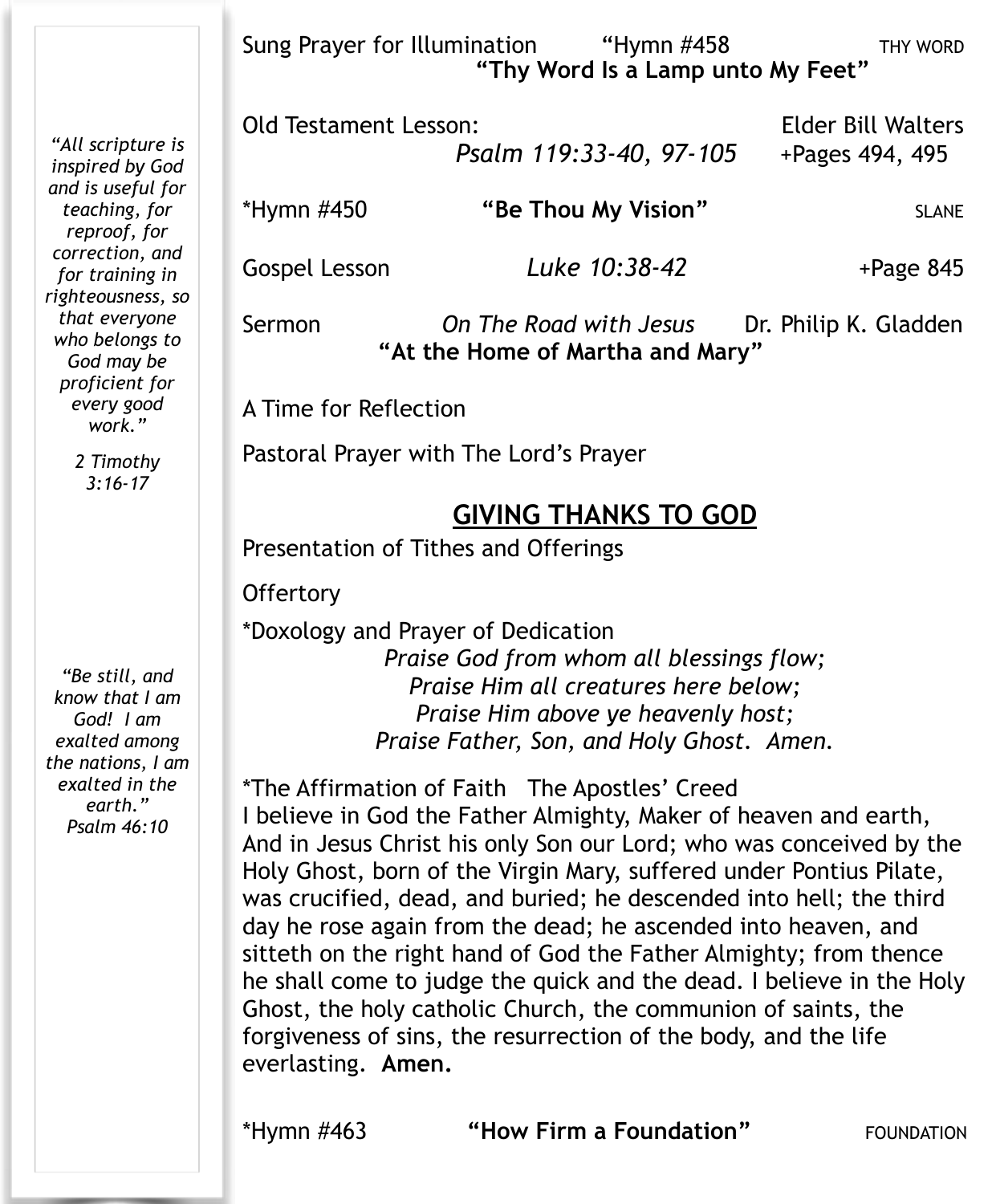*"At the feet of Jesus I will lay my burdens down, I will lay my burdens down. In the stillness I can heart my Savior calling out, 'Come to me and lay your burdens down.'"* 

*Stephen Curtis Chapman, "Feet of Jesus"* 

\*Benediction !!!!!

\*Choral Benediction **"Amen"** AFRICAN-AMERICAN  *Amen. Amen. Amen. Amen. Amen.*

\*Postlude

\**All who are able may stand.* +*The page number in the pew Bible.* 



To Benefit the Rainelle, West Virginia Public Library which lost all its contents due to the horrific flooding.

*You can donate any books that can be used in a library.*

Book Drive continues through August 15.

Bring your books to the Fellowship Hall on Sunday or to the Church Office Building Monday-Thursday (8:00 a.m. - 12 noon, 1:00 - 5:00 p.m.) or Friday (8:00 a.m. - 12 noon)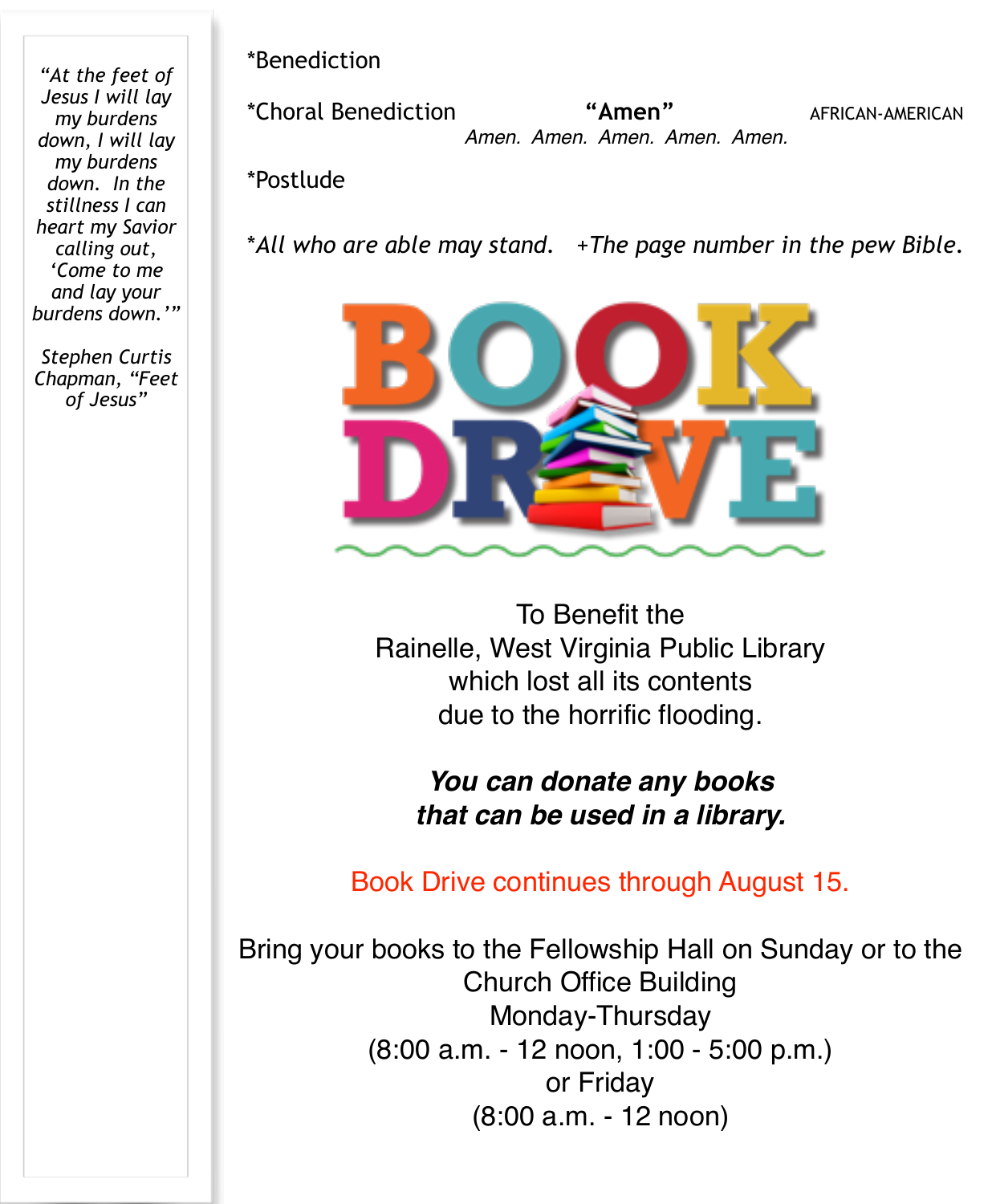## **WEEKLY CALENDAR**

| Sunday, July 24    | $9:40$ am<br>$10:00$ am | <b>Opening Assembly</b><br><b>Sunday School</b> |
|--------------------|-------------------------|-------------------------------------------------|
|                    | $11:00$ am              | Worship                                         |
| Tuesday, July 26   | $6:30$ am               | Coffee, Room 304                                |
|                    | $7:00 \text{ am}$       | SonRise Worship, Room 304                       |
| Wednesday, July 27 | $9:00$ am-12 noon       | Summer Reading Program                          |
|                    | 9:00 am-12 noon         | Summer Reading Program                          |
|                    | $10:00$ am              | Bible Study, Church Office Building             |

. It is a set of the set of the set of the set of the set of the set of the set of the set of the set of the s

## **NOTES AND ANNOUNCEMENTS**

- **● Please join** the minister for a Bible study on Luke 14:25-35 on Wednesday, July 27 at 10:00 a.m. in the Church Office Building.
- **● The session** has called a congregational meeting for Sunday, August 7 immediately following worship for the purpose of electing the 2016 Nominating Committee.
- **The Congregational Care Ministry Team** is having a "Meet for Lunch" at the Mad Boar on Thursday, August 4, 2016 at 12 noon. Everyone is invited. **RSVP to Brenda Long at 910-285-0720 or email [dtlong10@aol.com](mailto:dtlong10@aol.com) by July 28.**
- **" Interested in providing the sanctuary flowers?** Let us know....Cindy Barrow @ 285-2561 or Lois Edgerton @ 285-2160.



Ī

*The sanctuary flowers are given by Karen and Randy Bittner in memory of Kenneth and Shirley Bittner and Mary Rosa and in honor of Carl Rosa.*



 **Preaching from the Gospel of Luke**

 As folks head out on the road for summer vacations, we will be "on the road with Jesus" in the Gospel of Luke. Jesus travels a lot in this gospel and meets many different people. When you're not on the road this summer, plan to be in worship and "on the road with Jesus."

| <b>TEXT</b>   |
|---------------|
| Luke 10:38-42 |
| Luke 14:25-35 |
|               |